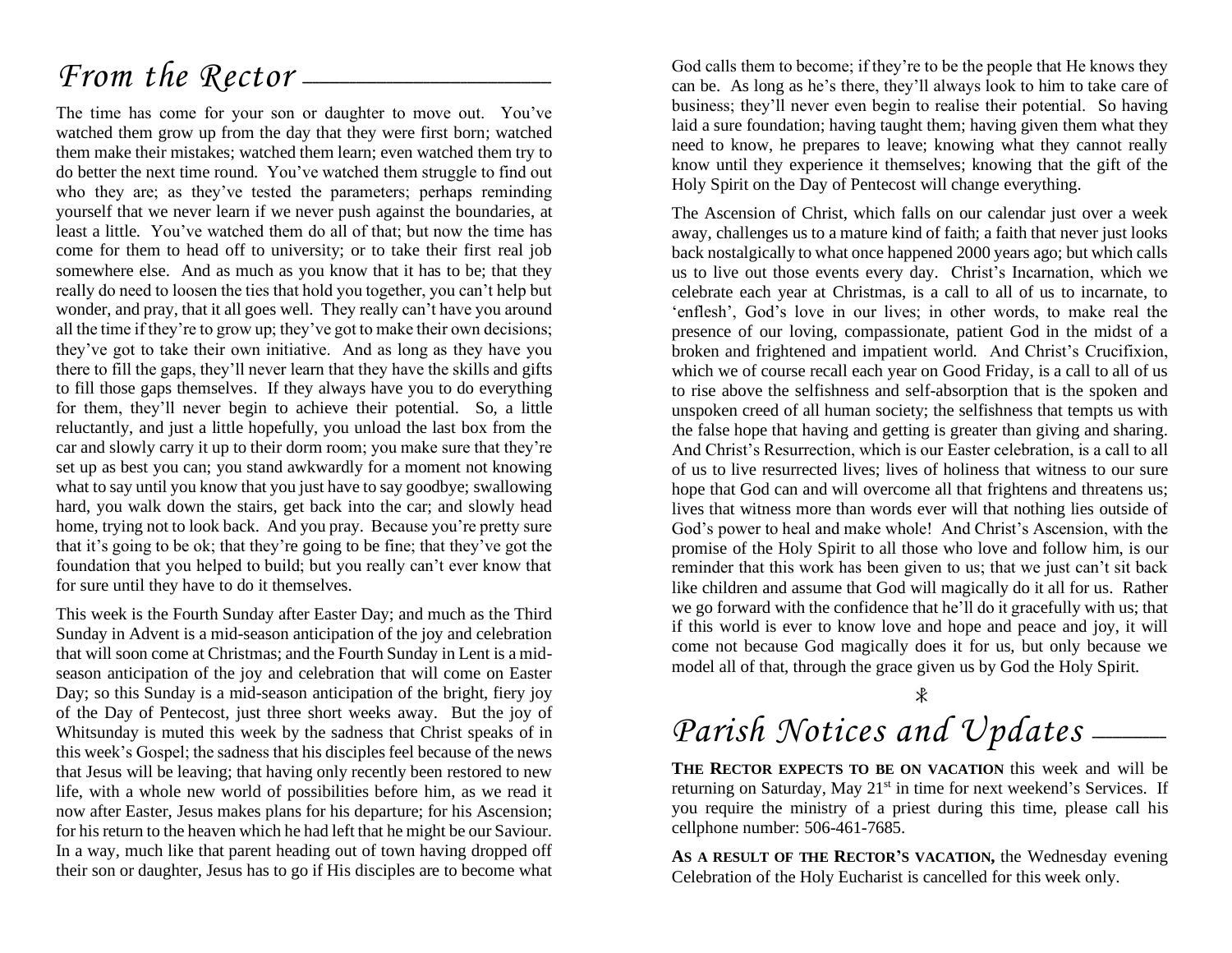**ASCENSION DAY** is the Church's commemoration of Christ's triumphal return to heaven following His sacrificial death and glorious resurrection. It falls each year on the  $40<sup>th</sup>$  day of Easter. A Celebration of the Holy Eucharist for the Feast of the Ascension will be held on *Thursday, May*  26<sup>h</sup> at 10:00 a.m. at All Saints' Church in the Parish of Marysville; and everyone is encouraged to make the effort to attend as their schedule permits. Some light refreshments will follow the Service fort hose who wish to stay. Plan to join us on the  $26<sup>th</sup>$  as we celebrate the completion of Christ's earthly ministry and His promise to send us the Holy Spirit.

**THE ARCHBISHOP'S PILGRIMAGE:** Archbishop David Edwards will be on pilgrimage here in the Archdeaconry of Fredericton from May 21<sup>st</sup> to June  $5<sup>th</sup>$ , the  $7<sup>th</sup>$  and final archdeaconry pilgrimage that he has made since he became bishop of the Diocese. He will be visiting us here in the Parish on Saturday, June  $4<sup>th</sup>$ , and Sunday, June  $5<sup>th</sup>$ , serving as celebrant and preacher at the 5:00 p.m. Celebration of the Holy Eucharist on Saturday and blessing the Community Food Forest on Sunday. He will be sleeping over night at St. Mary's and will be celebrating and preaching in the Parish of Marysville on Sunday morning. As part of his pilgrimage there will be opportunity for members of the Parish to walk with the archbishop; and details of how to do that will be shared the week prior to his visit. During the pilgrimage you can follow his progress by reading his blog. Go to: <https://nb.anglican.ca/the-bishop/bishops-pilgrimage> to read about this year's journey, including the schedule and route for the various days of the pilgrimage, or to read what he wrote during his last pilgrimage in 2019.

#### **ST. MARY'S COMMUNITY FOOD FOREST OFFICIAL OPENING:**

Everyone is invited to the opening of our Community Food Forest on Sunday June 5<sup>th</sup> at 11:00 a.m. We will have 3 concurrent activities starting at 11 am, followed by a short ceremony to thank our partners and sponsors. We would request that masks be worn in any situation where social distancing cannot be maintained. Adam Birchweaver will be hosting a plant walk in and around the food forest discussing the edibility, medicinal uses, and history of plants in the area. Sima Usvyatsov will be doing a demonstration of plant propagation techniques that allow you to multiply your perennial plants for free. And Andrew Mathis will be hosting a walk around the food forest discussing its design and establishment. These 3 activities will be happening at the same time, so you'll have to choose which one you'd like to attend. We hope to see you there!

# *The Anglican Church of Canada The Diocese of Fredericton* THE PARISH OF ST. MARY, YORK



It is as if the Spirit stands behind us, throwing light over our shoulder, on Jesus, who stands facing us. The Spirit's message to us is never, "Look at me; listen to me; come to me; get to know me," but always, "Look at *him*, and see his glory; listen to *him* and hear his word; go to *him* and have life; get to know *him* and taste his gift of joy and peace." The Spirit, we might say, is the matchmaker, the celestial marriage broker, whose role it is to bring us and Christ together and ensure that we stay together.

James I. Packer, *Keep in Step with the Spirit*

**PRIEST AND RECTOR** The Venerable Kevin M. Stockall, B.A. (Hons), M.Div. Rectory: 770 McEvoy Street, Fredericton NB E3A 3B7 454.0245 (rectory) | 461.7685 (cell) | kevin.stockall@bellaliant.net www.stmarysfredericton.ca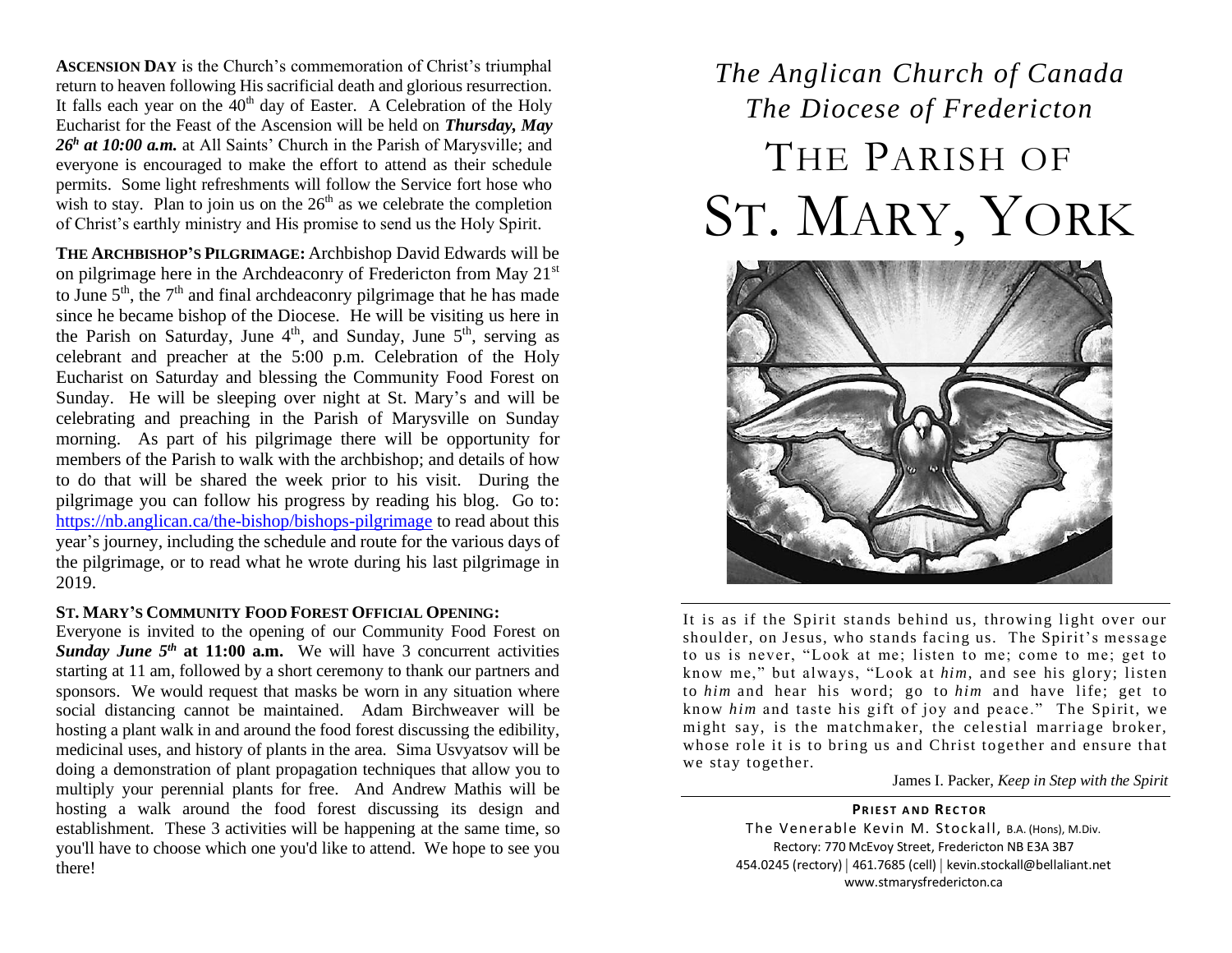# THE FOURTH SUNDAY AFTER EASTER

## *May 14, 2022*

# *Alleluia! Christ is Risen! The Lord is risen indeed! Alleluia!*

### *4:30 p.m. – Evening Prayer:*

 $\text{\textsterling}$  Psalm 72 | Deuteronomy 32:48-end & 34 | Acts 20:17-end

### *5:00 p.m. – The Holy Eucharist*

Priest: Alleluia! Christ is risen! People: **The Lord is risen indeed! Alleluia!**

| <b>Introit: Easter Anthems</b> | page 182               |
|--------------------------------|------------------------|
| The Gloria:                    | page 86                |
| The Collect:                   | page 194               |
| The Old Testament Reading:     | Job 19:21-27a          |
| Psalm 98:1-4:                  | page 455               |
| The Epistle:                   | page 195               |
| Gradual Psalm 118:15-18:       | page 484               |
| The Holy Gospel:               | page 195               |
| The Creed:                     | page 71                |
| The Homily                     |                        |
| The Prayers of the People:     | L: Lord, in your mercy |

#### **C: Hear our prayer**

| The Consecration:      | page 82 |
|------------------------|---------|
| Post Communion Prayer: | page 85 |

**NICHOLAS SAULNIER** will be ordained as a deacon in the Church of God on the **Feast of St. Barnabas, June 11th**, at 2:00 p.m. at St. George's Church in Moncton. Nicholas will be starting his work in the Parishes of St. Mary, York, Marysville, and Stanley shortly after his ordination. Please keep him in your prayers as he prepares for this foundational day in his ministry as he responds to God's call to servanthood.

¥

We acknowledge that the land on which we gather is the traditional unceded territory of the Wəlastəkwiyik (Wolastoqiyik) Peoples. This territory is covered by the "Treaties of Peace and Friendship" which Wəlastəkwiyik (Wolastoqiyik), Mi'kmaq, and Passamaquoddy Peoples first signed with the British Crown in 1726. The treaties did not deal with surrender of lands and resources but in fact recognized Mi'kmaq and Wəlastəkwiyik (Wolastoqiyik) title and established the rules for what was to be an ongoing relationship between nations.



ж

### SCHEDULE OF SERVICES **MAY 18: EASTER FERIA** *The Wednesday Evening Celebration of the Holy Eucharist is cancelled for this week only .*

#### **MAY 21: THE FIFTH SUNDAY AFTER EASTER: ROGATION SUNDAY**

 4:30 p.m. – Evening Prayer 5:00 p.m. – Holy Eucharist

#### **MAY 22: THE FIFTH SUNDAY AFTER EASTER: ROGATION SUNDAY**

9:30 a.m. – Morning Prayer

10:00 a.m. – Holy Eucharist

 $\overline{\mathbf{x}}$ 

**THE CORPORATION OF THE ANGLICAN PARISH OF ST. MARY, YORK**, gratefully acknowledge the **FOUNDATION OF CANADA** generous support of the Anglican Foundation of Canada for our Renewing St. Mary's Project.